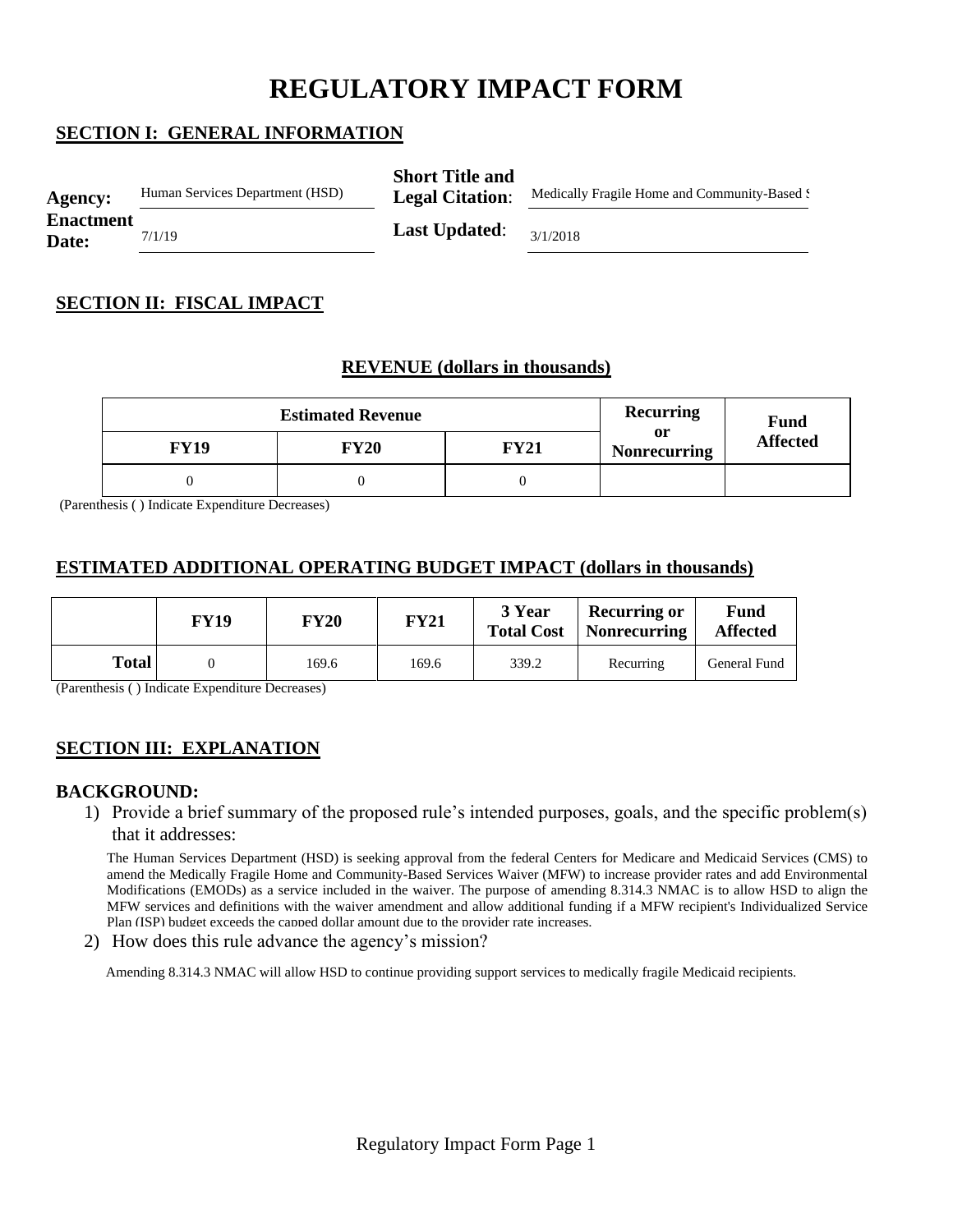## **ALTERNATIVE APPROACHES:**

1) What non-regulatory alternatives were considered?

Not applicable

- 2) Briefly explain the costs and benefits of each alternative that were considered: Not applicable
- 3) How is this rule the best solution to the identified problem? Amending this rule allows HSD to administer the MFW program in compliance with the 1915 (c) waiver approved by CMS.

#### **IMPACTS:**

- 1) How will this rule increase or decrease the costs for businesses within the affected industry? This rule may increase revenues for construction contractors/EMOD, nurses, therapists and case management providers who render MFW services.
- 2) How will this rule increase or decrease the prices of goods and services for consumers? No impact
- 3) How will this rule promote economic competition and growth in the state? This rule may provide more business opportunities for construction contractors/EMOD providers in the state.
- 4) How will this rule impact public health and safety?

This rule will help to ensure health, welfare, and safety of the eligible MFW recipient or enable the eligible recipient to function with greater independence in the home.

5) What would be the consequences of not adopting this rule?

HSD risks being out of compliance with the MFW approved by CMS if this rule is not adopted.

#### **MEASURES OF SUCCESS:**

- 1) What quantitative indicators will the agency use to measure effectiveness? HSD will monitor the number of recipients receiving MFW services.
- 2) Describe how the agency will use the indicators listed above to monitor progress over time: **Continued on next page**

Regulatory Impact Form Page 2